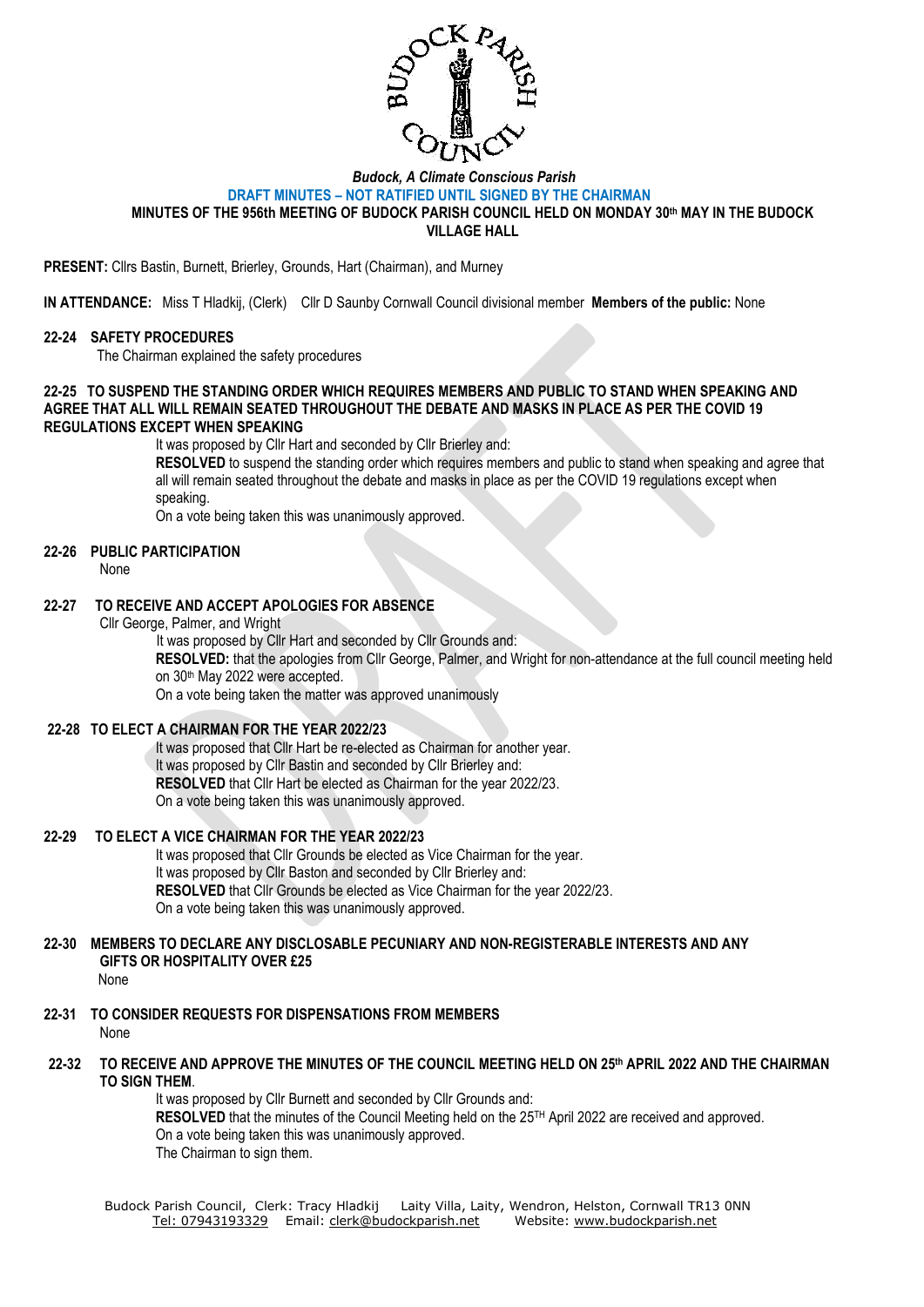# **22-33 TO REPORT MATTERS ARISING FROM THE MINUTES NOT ON THE AGENDA** *(for information only)* None

# **22-34 TO RECEIVE A REPORT FROM THE CORNWALL COUNCIL DIVISIONAL MEMBER**

Cllr David Saunby updated the council on planning and enforcement matters that are still ongoing. Cllr J Bastin updated the members on the change in cabinet at Cornwall Council and that the leader of the council will be hosting events in the community the first local one been Helston on the 4th July 2022

**22-35 TO RECEIVE CORRESPONDENCE AND AGREE RESPONSES** None.

# **22-36 TO NOTE PLANNING DECISIONS RECEIVED FROM CORNWALL COUNCIL**

22.04.2022 **PA22/01473 APPROVED Applicant**: Dr Simon Gill **Location**: Fernleigh Merry Meet Lane Budock Water Falmouth Cornwall **Proposal**: Works to trees subject to a tree preservation order (TPO), works include fell Sycamore tree. **Parish** : Budock Ward : Falmouth Trescobeas And Budock Electoral Division

26.04.2022 **PA21/05628 APPROVED Applicant**: Mr Michael Sowden **Location**: Unit G1 Church View Business Park Bickland Water Road Falmouth Cornwall **Proposal**: Erection of extension to existing industrial unit **Parish :** Budock Ward : Falmouth Trescobeas And Budock Electoral Division

17/05/2022 **PA22/00346/PRE Closed - advice given Applicant:-** Mr Clive Ongley **Location**:- Tresooth Farm Barns Penwarne Road Mawnan Smith Falmouth Cornwall TR11 5PF **Proposal** Pre-application advice for the expansion of holiday village to include the relocation of the swimming pool**. Parish:** Budock Ward: Falmouth Trescobeas And Budock Parish:- Budock

# **22-37 TO CONSIDER PLANNING APPLICATIONS RECEIVED FROM CORNWALL COUNCIL AND THE COUNCIL'S RESPONSES**

1) Application **PA22/03766** Proposal Single new two storey, 3 bedroom, detached dwelling in garden to side of existing house. Location Land Adj To 33 Watersmead Parc Budock Water Falmouth Cornwall TR11 5EL Applicant Mr and Mrs Leeman Grid Ref 178277 / 32097(Case Officer – James Moseley)

It was proposed by Cllr Hart and seconded by Cllr Grounds and:

**RESOLVED** that the following comment be submitted:- Budock Parish Council is aware of supporting local families, but on this occasion, we are unable to support this application due to the lack of off-road parking spaces on a new development as per the 'Summary of things to be Considered' on page 21 of the Budock Neighbourhood Plan. We also feel that the new building would be an overdevelopment of the site, perhaps as an addition to the terrace rather than a detached house this might not be the case. Again, as per the 'Summary of things to be Considered' in view of the size and position this may be regarded as a modest small-scale development, one property may be classed as small-scale but in relation to the size of the plot it is thought by the Council to be over development." On a vote being taken this was agreed with one abstention

2) Application **PA22/03973** Proposal Demolition of existing garage and construction of detached 2 storey Garage with a room within the Roof Space Location Parkside Penjerrick Hill Budock Water Cornwall TRll SEE Applicant Mr R Watts-Jones Grid Ref 177916 / 30499 (Case Officer - James Moseley)

It was proposed by Cllr Hart and seconded by Cllr Grounds and:

**RESOLVED** that the following comment be submitted:- Budock Parish Council have no objections as this demolition of the existing sheds and a new building in their place would tidy up this area, but we would wish a condition that this cannot be used for residential purposes' and would remind the applicant of the aims of the NDP, this seeks to encourage the inclusion of the following where applicable to their project. Water harvesting : Air or ground source heating : Solar or photovoltaic panels : Car charging points : and enhanced insulation

On a vote being taken this was agreed with one abstention

3) Application **PA22/04477** Proposal Replacement of existing windows with higher energy efficient windows, cladding original garage in cedar wood and cladding extension to the original house in dark wood. Location Merry Meet Farm Merry Meet Lane Budock Water Cornwall Applicant Mr Clive Goodwin Grid Ref 178251 / 32130 (Case Officer – Matthew Heynes)

It was proposed by Cllr Hart and seconded by Cllr Burnett and:

**RESOLVED** that the following comment be submitted:- Budock Parish Council has no objections to this application On a vote being taken this was agreed with one abstention

### **22-38 TO RECEIVE A REPORT FROM THE POLICE WEBSITE**

The latest information on the Police website are three crimes in March 2022. Full details can be found at <https://www.police.uk/devon-and-cornwall/CIOS.4068/>

Budock Parish Council, Clerk: Tracy Hladkij Laity Villa, Laity, Wendron, Helston, Cornwall TR13 0NN Tel: [07943193329](mailto:Tel:%2007943193329) Email: [clerk@budockparish.net](mailto:clerk@budockparish.net) Website: [www.budockparish.net](http://www.budockparish.net/)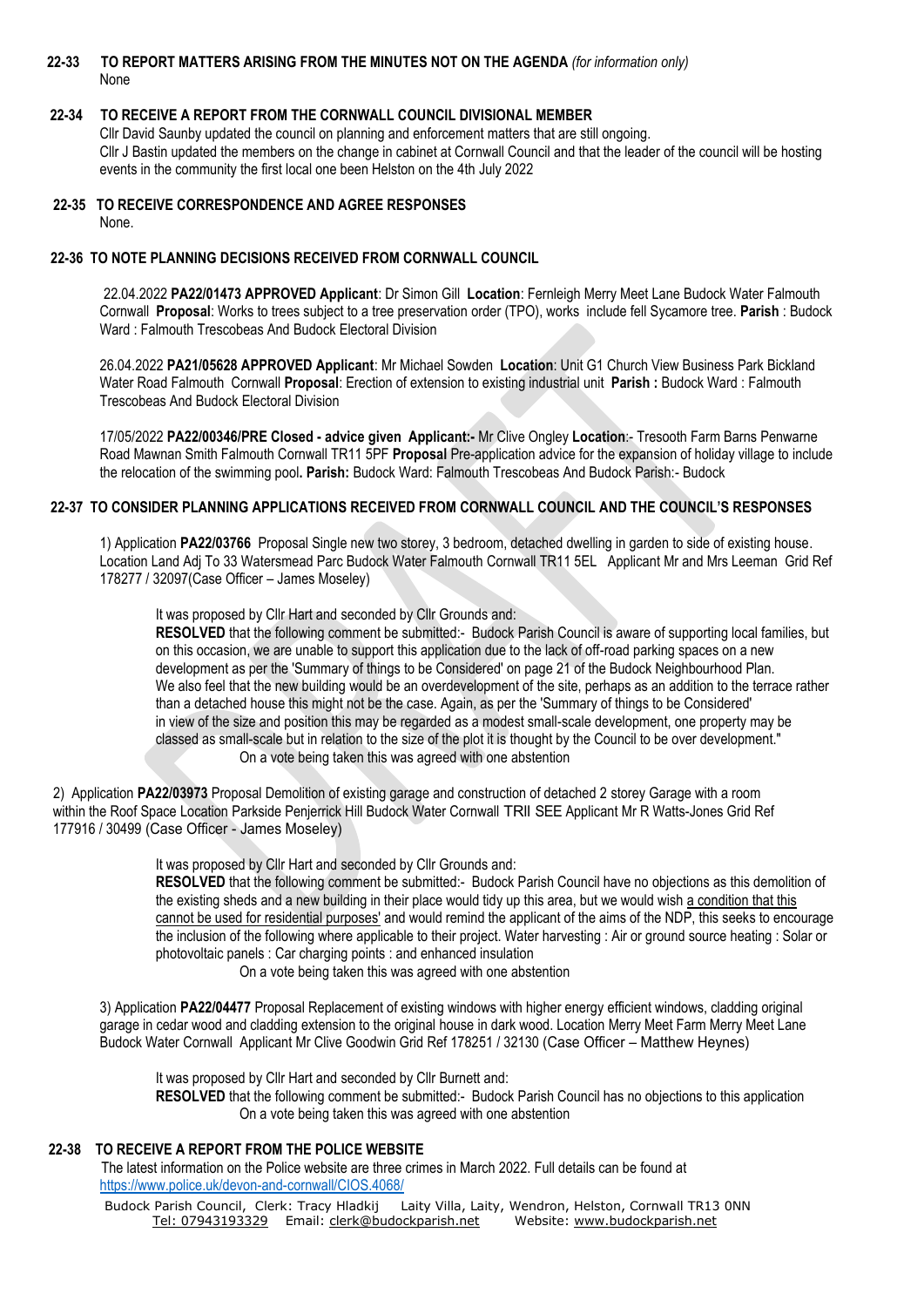### **22-39 REPORTS FROM COMMITTEES AND REPRESENTATIVES**

#### **Footpaths and rights of way** – Nothing to report.

**Tree Warden** – Reported there is a landmark tree initiative, where we would be given a tree to plant which we have to apply by 30th June 22 so councillors have been asked to suggest locations.

**Budock Village Hall** – . On 12 May a committee meeting was held with very questionable outcomes. There is to be an AGM on 16 June and hopefully this meeting will be conducted within the terms of the Hall's governing document.

**Treverva Village Hall** – The last committee meeting was on the 25 April 22. The 100 club is on track to be wound up by August this year. Bookings are steady.

**Playing Field** – The next event is the Queen's Platinum Jubilee weekend when we are putting on the Fun Day on Saturday.

**Litter Pick** – The litter pick in May had 6 people attending and the village was looking good for the jubilee celebrations. All are encouraged to attend and help over the next few months.

# **22-40 TO APPROVE THE PAYMENT OF ACCOUNTS FOR THE MONTH OF MAY 2022**

It was proposed by Cllr Burnett and seconded by Cllr Brierley and: -

**RESOLVED** that accounts totalling **£2,067.48** for the month of May 2022 are approved for payment. This total includes Salaries, contractual payments, NDP hosting, Microsoft renewal, hall hire, stationary, jubilee bench and expenses. On a vote being taken this was unanimously agreed

### **22-41 TO ELECT MEMBERS AS REPRESENTATIVES FOR THE FOLLOWING GROUPS AND COMMITTEES**

Councillors discussed and appointed the following members to each committee or group

#### **FOUR MEMBERS AS THE PLANNING WORKING GROUP**

Cllr Burnett, Hart, Grounds and Wright were selected to form the Planning Working Group

#### **STAFFING COMMITTEE**

Chairman, Vice Chairman and Cllr Brierley were selected to form the Staffing Committee

### **COMPLAINTS COMMITTEE**

The full council will form the complaints committee

# **FOOTPATHS & RIGHTS OF WAY**

Due to Councillor Palmer not been present it was not possible to ascertain if he was willing to stand again. This appointment will be held over until the next meeting. At that time should Councillor Palmer not wish to continue then Councillor Murney has said that she would be prepared to take on this role.

### **TREE WARDEN**

Cllr Grounds was selected as the tree warden

#### **BUDOCK VILLAGE HALL**

Cllr Hart was selected as the Budock Village Hall representative

#### **TREVERVA VILLAGE HALL**

Cllr Burnett was selected as the Trevera Village Hall representative

### **BUDOCK WATER PLAYING FIELD**

Cllr Brierley was selected as the Budock Water Playing Field representative

# **22-42 TO ACCEPT A COUNCILLOR'S RESIGNATION AND AGREE A CO-OPTION TIMETABLE**

The council accepted the letter of resignation from A Bastin and thanked him for his time at Budock Parish Council as a councillor and agreed a provisional timetable for the co-option of a new member. This will be advertised on the website and should be taken to our July meeting.

### **22-43 TO CONSIDER AND APPROVE THE AGAR STATEMENT FOR THE YEAR ENDING 31 ST MARCH 2022 - SECTION 1 ANNUAL GOVERNANCE STATEMENT 2021/22**

It was proposed by Cllr Burnett and seconded by Cllr Bastin and:

Budock Parish Council, Clerk: Tracy Hladkij Laity Villa, Laity, Wendron, Helston, Cornwall TR13 0NN Tel: [07943193329](mailto:Tel:%2007943193329) Email: [clerk@budockparish.net](mailto:clerk@budockparish.net) Website: [www.budockparish.net](http://www.budockparish.net/)